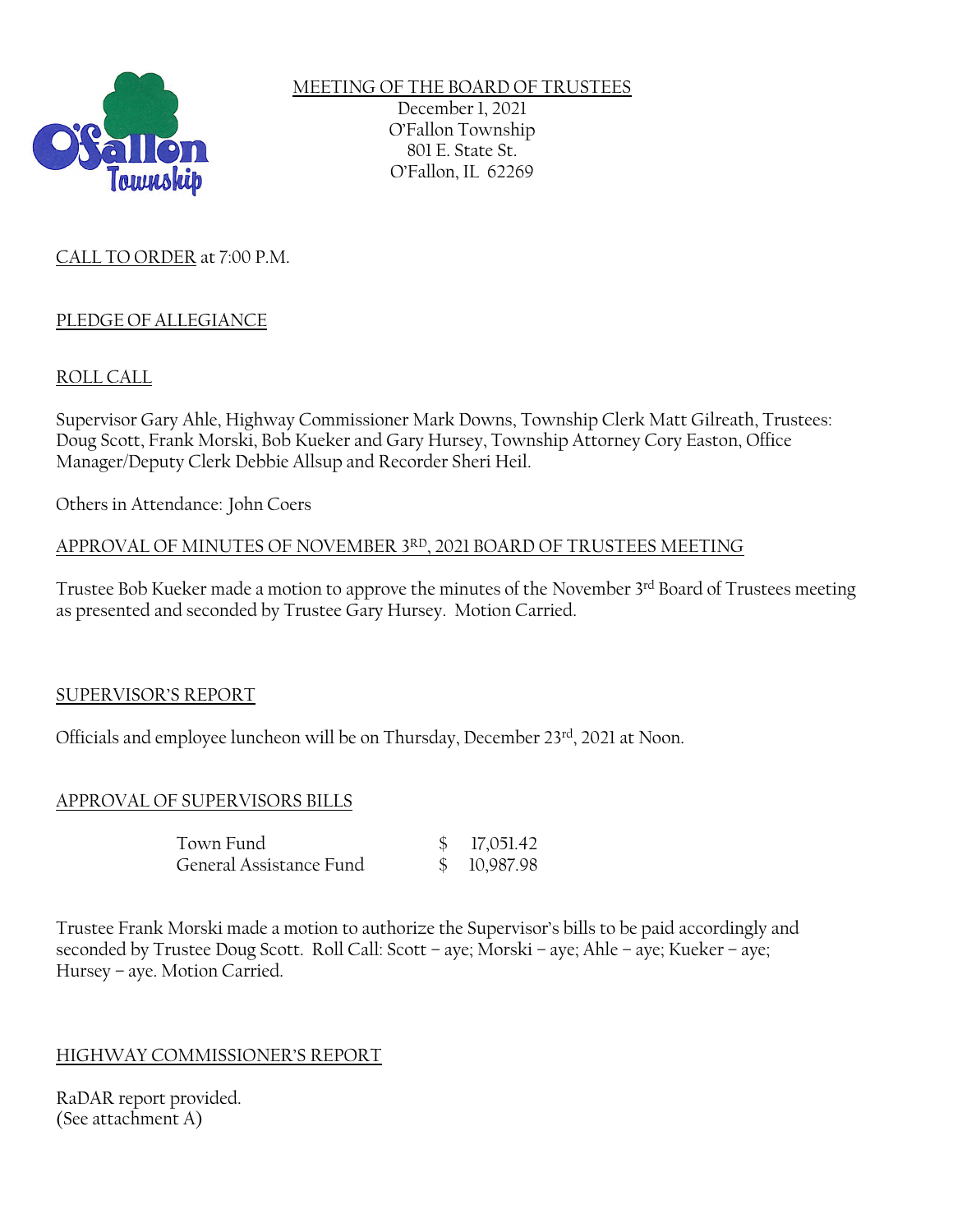Commissioner Downs reported the trucks are ready for any changes in the weather. A brief discussion followed.

### APPROVAL OF HIGHWAY COMMISSIONER'S BILLS

| Permanent Road Fund | 1,405.42  |
|---------------------|-----------|
| Road & Bridge Fund  | 18,273.56 |

Trustee Doug Scott made a motion to authorize the Highway Commissioner's bills to be paid accordingly and seconded by Trustee Bob Kueker. Roll Call: Scott – aye; Morski– aye; Ahle – aye; Kueker – aye; Hursey – aye. Motion Carried.

### TOWN CLERK REPORT

Clerk Gilreath reported property located at 706 East US Highway 50 has been acquired by O'Fallon Township High School Dist. 203, and they are applying for a property tax exemption for that property. Supervisor Ahle added the property is commercial and has nothing to do with the Township.

### TRUSTEES REPORT

None.

#### COMMITTEE REPORTS SENIOR COMMITTEE REPORT

No report. Next meeting will be in January.

## YOUTH REPORT

No report. Meeting scheduled for January.

## PLANNING REPORT

No report.

## AFTER PROM REPORT

Trustee Hursey reported he still has not heard back from OTHS prom coordinator, Jodie Seipp about 2022 Prom. Hursey wants to speak with her regarding a specific dollar amount given to the Township from the ticket sales. He is still working on the idea of getting 400-500 \$15 gift cards to give out to every After Prom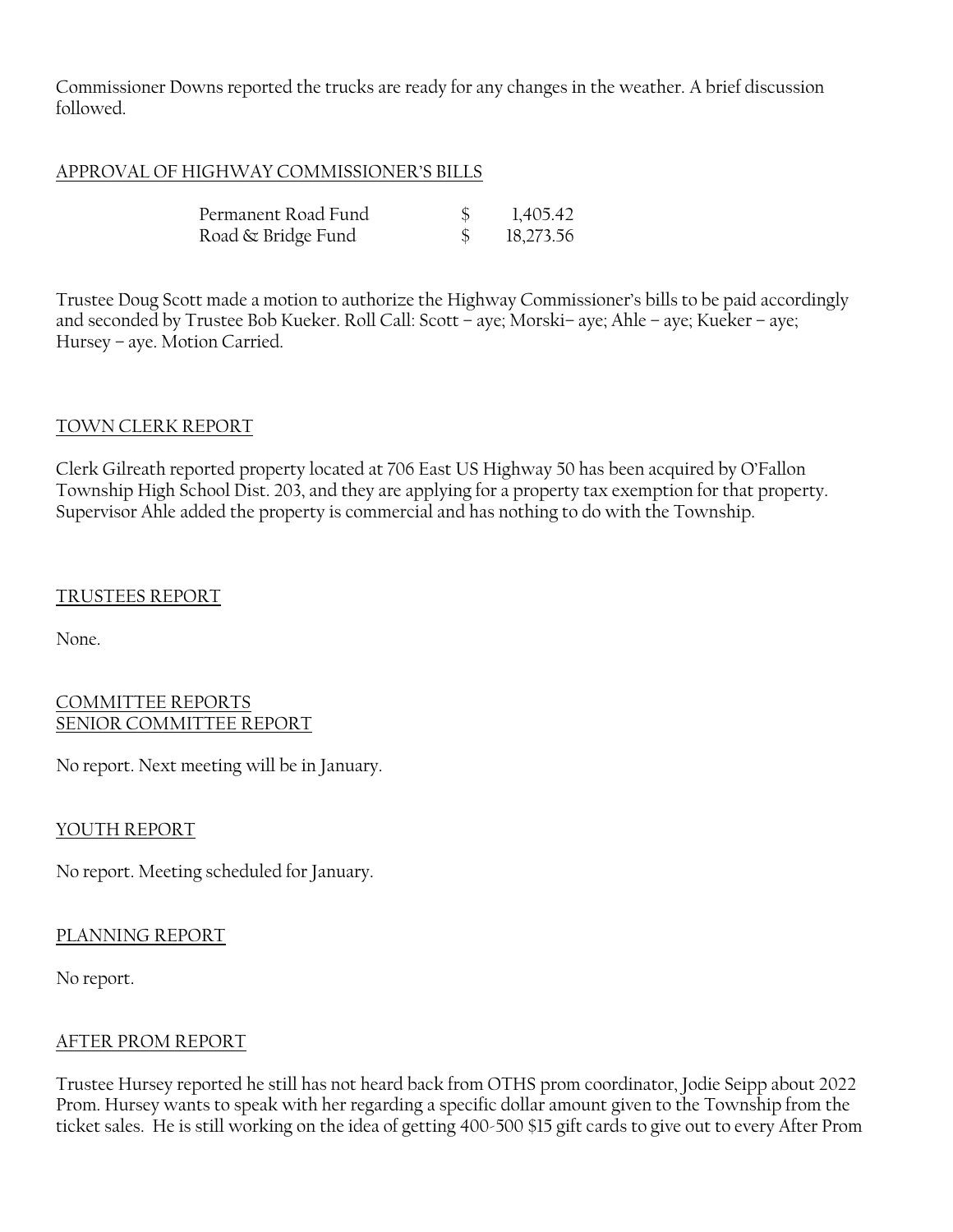attendee. He is aware this will be quite a bit more money but, there will be fewer gifts overall to hand out. A discussion followed.

# FOOD PANTRY REPORT

Trustee Kueker reported business really picked up before Thanksgiving Holiday. All is going well. Supervisor Ahle inquired on the status of the Rotary Club's project for a refrigeration unit in the Pantry. Kueker said he hasn't heard any recent news, but he believes their next step, is getting a recommendation letter from the Township and receiving grant money from the Rotary headquarters. A discussion followed.

# RUMMAGE SALE REPORT

Trustee Kueker reported the next sale is on Saturday, December 11th , 7:00 A.M. – 12:00 P.M. A check in the amount of \$10,000 was donated to the O'Fallon Community Pantry last month.

# UNFINISHED BUSINESS

No current updates regarding Rotary Van program. Trustee Morski spoke with Dave Witter regarding this matter. Witter suggested somebody from the Township meet with the Rotary Club Board to discuss any details regarding the Township taking the Van Program over. Their next meeting will be on Friday, December 10<sup>th</sup>. Trustee Morski is not able to attend the meeting that day.

## NEW BUSINESS

Presentation/Approval of the Road District Tax Levy Ordinance No. 21-05.

Trustee Doug Scott made a motion to approve the Road District Tax Levy Ordinance No. 21-05 as presented and seconded by Trustee Frank Morski. Roll Call: Scott – aye; Morski– aye; Ahle – aye; Kueker – aye; Hursey – aye. Motion Carried.

Presentation/Approval of the Township Tax Levy Ordinance No. 21-06.

Trustee Frank Morski made a motion to approve the Township Tax Levy Ordinance No. 21-06 as presented and seconded by Trustee Gary Hursey. Roll Call: Scott – aye; Morski– aye; Ahle – aye; Kueker – aye; Hursey – aye. Motion Carried.

Approval of the 2022 Holiday schedule.

Trustee Gary Hursey made a motion to approve the 2022 Holiday schedule as presented and seconded by TrusteDoug Scott. Roll Call: Scott – aye; Morski– aye; Ahle – aye; Kueker – aye; Hursey – aye. Motion Carried.